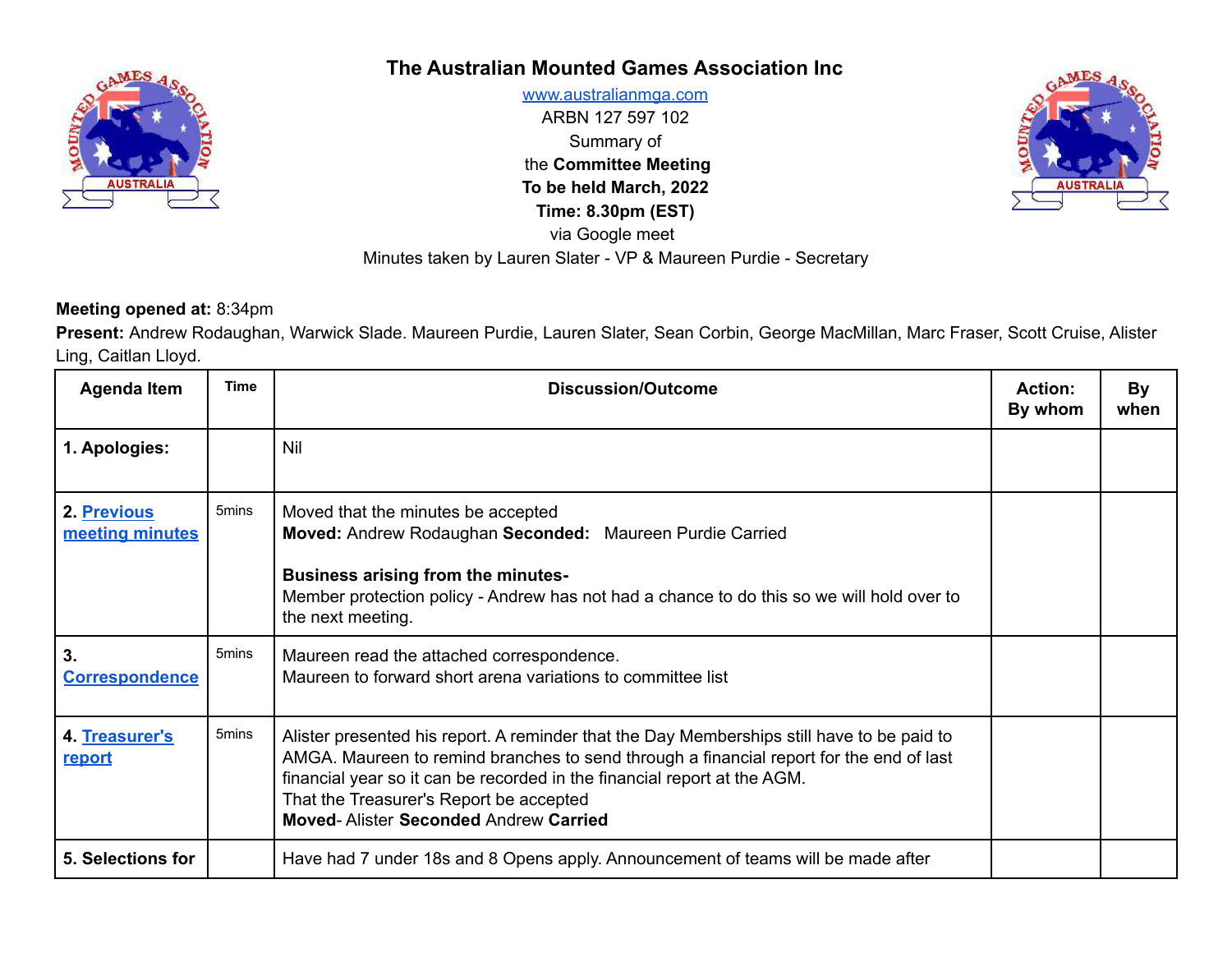| Worlds 2022 and<br>policy for<br>Worlds 2023                               | Albury.<br>This will have to be done quickly as to get uniforms done will be tight. A Selectors meeting<br>will be held, as per selection criteria with selector for each branch. Would be good to have it<br>at Albury. Warwick suggested meeting in the club house. WA won't be there. Can be a<br>meeting link as well as in person. Wednesday evening meeting at 7.30pm. Branches to put<br>forward their selector and work around that.<br>Worlds 2023 Lots of input. Put forward expressions of interest and start shortlisting riders at<br>Albury (Watch list). Big emphasis has been to use results of Australian and Branch<br>Championships. Most of WA will be missing at Albury. Get riders to submit nominations for<br>consideration for 2023 before Albury. Andrew discussed that the point scheme has merits<br>but also has downfalls such as heavily weighted to those who can get to all championships.<br>Need to take this into account but selectors have a say and need to justify their choices. We<br>still need to work on the final details of how we select the 2023 team and those in the future.<br>Maybe have a special meeting to work on the Selection process after Albury.                                                                                                                                                                                                                                                                                                                                                                                                                                                                                                                                                                                                                                                            | All<br>committee<br>members                  |  |
|----------------------------------------------------------------------------|---------------------------------------------------------------------------------------------------------------------------------------------------------------------------------------------------------------------------------------------------------------------------------------------------------------------------------------------------------------------------------------------------------------------------------------------------------------------------------------------------------------------------------------------------------------------------------------------------------------------------------------------------------------------------------------------------------------------------------------------------------------------------------------------------------------------------------------------------------------------------------------------------------------------------------------------------------------------------------------------------------------------------------------------------------------------------------------------------------------------------------------------------------------------------------------------------------------------------------------------------------------------------------------------------------------------------------------------------------------------------------------------------------------------------------------------------------------------------------------------------------------------------------------------------------------------------------------------------------------------------------------------------------------------------------------------------------------------------------------------------------------------------------------------------------------------------------------------------------------------------|----------------------------------------------|--|
| 6. Update on<br><b>Australian</b><br><b>Championships</b><br><b>Albury</b> | Start date Good Friday, 3 days for Pairs. Monday day off and 2 days for Teams.<br>B final for age groups with a minimum of 11 pairs. 8 lanes. Teams will have finals for<br>divisions. Closing 3 weeks before?<br><b>Officials and helpers:</b><br>Referees - some have already said they would help. Anyone attending who is a qualified<br>referee or assistant referee, send through an email saying if they would like to help. For<br>anyone who is going to referee, they need to be there on Thursday evening for a referee<br>meeting. Rider briefing on Thursday evening. They want helpers for first aid also so they can<br>create a roster over the week. A commentator is also needed. It is preferable that the<br>commentator doesn't have to be on all week. Anyone from NSW who would like to help out<br>with scoring should also let the organisers know. Would like to have 3 scorers.<br>Dinner on Sunday the 17th. Making enquiries at Kinross Woolshed for this.<br>Costing - Pairs entries \$100 per pair and Teams \$250 per team. Flyer to go out by the end<br>of the weekend. Camping and yards are paid separately to AWEC.<br>Would like to run as a pre-drawn event for both with heats likely to run separately. Gives<br>people clarity of when they are riding, helping etc.<br>Assistant referee course on Monday (off day).<br>Food and coffee vans? Not organised as yet but will look into it.<br>Games List (from 2021) - Teams list will be ok 4 heats of 8 and a final of 10. Pairs 4 heats<br>of 10 and a final of 10. Pairs list will need to have races added. Need to allocate races that<br>we cull if need be. Andrew to work on this.<br>It was decided by the Committee that heats for both events would be randomly selected<br>using GamesPro (rather than the usual seeding) to give a fully pre-determined schedule. | <b>Branches to</b><br>let<br>members<br>know |  |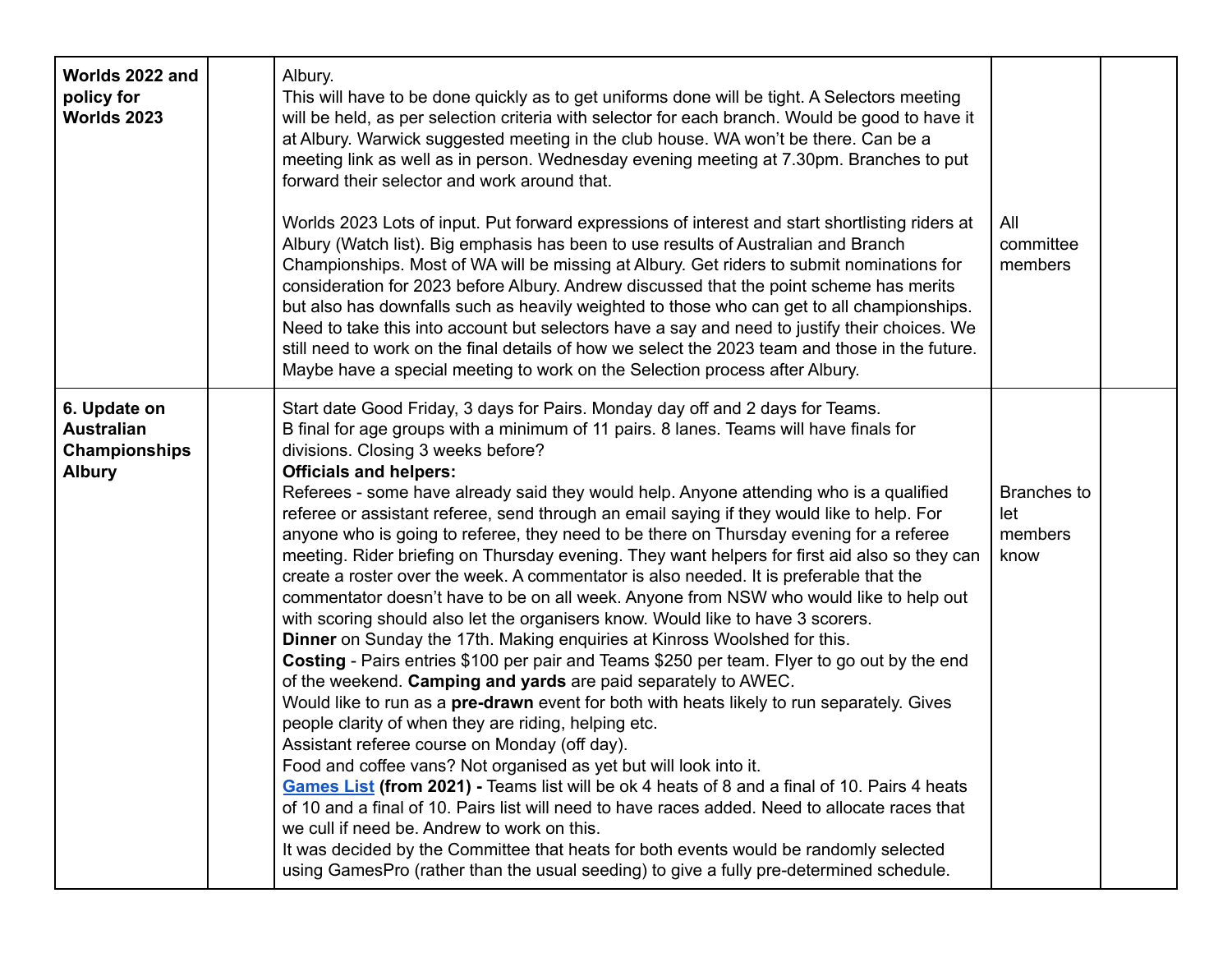| 7. Club respect<br>and member<br>protection<br>policy | We have been looking into WWVP. Most state legislation requires some sort of checks. Does<br>it need to be for all over 18 or coaches and officials?                                                                                                                                                                                                                                                                                                                                                                                                                                                                                                                                                                                                                                  |  |
|-------------------------------------------------------|---------------------------------------------------------------------------------------------------------------------------------------------------------------------------------------------------------------------------------------------------------------------------------------------------------------------------------------------------------------------------------------------------------------------------------------------------------------------------------------------------------------------------------------------------------------------------------------------------------------------------------------------------------------------------------------------------------------------------------------------------------------------------------------|--|
| 8. Worlds 2023<br>update                              | Working on getting a patron of the games. Jamie Kah has accepted the position of patron. It<br>is hoped that this will help get sponsorship for the games. Since the last meeting Warwick<br>has done a presentation to the Welsh AGM. Next step is to push the countries at Worlds to<br>commit to coming to Worlds in Aust.                                                                                                                                                                                                                                                                                                                                                                                                                                                         |  |
| 9. International<br><b>Rep report</b>                 | Warwick reported on the int rep. Belgium bid left out pool ponies. Left Italy and France. Italy<br>got Teams and Individuals and Pairs in France<br>Final decision U15s and U12s not to be breathalysed.<br>It was voted down that it shouldn't be done every session.<br>Report by Alun Whitney about getting more assistant referee courses going.<br>Warwick moved it be accepted Andrew seconded<br>Warwick said that we need a policy re what we do if one of our riders tests positive at a<br>Worlds. Warwick felt u18s should not ride again. Over 18s maybe not ride as much.<br>Shortened arena rules - Worked on modified rules for 100m arenas so there are no change<br>overs at the far end. Published specifically for Europeans and will be reviewed after it is held |  |
| <b>10. Life</b><br>membership                         | Motion was moved that the following 3 AMGA members be given Life membership:<br>Maxwell French- All in favour<br>Phillip Logue-All in favour<br>All need to agree.<br>Maureen excused herself from the meeting<br>Maureen Purdie- All in favour<br>Discussed that we present the life members with something at Albury. Decide shortly<br>Andrew congratulated all recipients.                                                                                                                                                                                                                                                                                                                                                                                                        |  |
| <b>11. AGM</b>                                        | Date/Time - Wednesday-<br>Where at Albury-Scottie will check if the club room is suitable. Lauren said it can be difficult<br>for those linking in remotely to hear what others in person are saying. Sean said you can get<br>a camera with a microphone setup. Look into borrowing one. Maureen will bring a projector<br>and screen.<br>Video link- will be available<br>Voting- Ian happy to run voting.<br>Deadline to register for voting. Maureen suggested that the deadline be the same as proxy                                                                                                                                                                                                                                                                             |  |